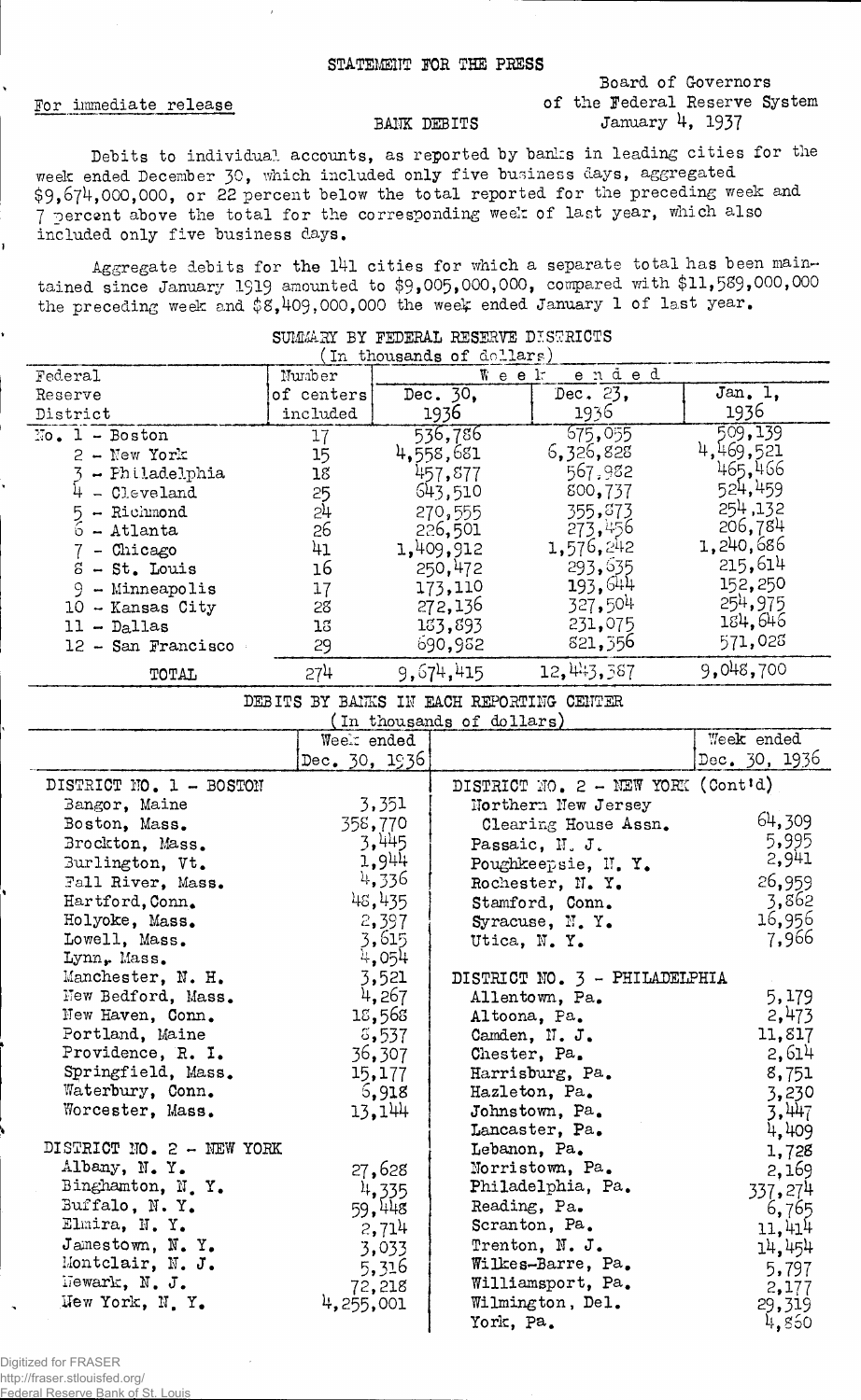DEBITS BY BANKS IN EACH REPORTING CENTER

|                              | In thousands of dollars) | B-806a                            |                 |  |  |
|------------------------------|--------------------------|-----------------------------------|-----------------|--|--|
|                              | Week anded               |                                   | Week ended      |  |  |
|                              | Dec. $30, 1936$          |                                   | Dec. 30,1936    |  |  |
| DISTRICT NO. $4 -$ CLEVELAND |                          | DISTRICT NO. 6 - ATLANTA (Cont'd) |                 |  |  |
| Akron, Ohio                  | 14,473                   | Elberton, Ga.                     | 257             |  |  |
| Butler, Pa.                  | 2,467                    | Hattiesburg, Miss.                | 853             |  |  |
| Canton, Ohio                 | 8,110                    | Jackson, Miss.                    | 6,196           |  |  |
| Cincinnati, Ohio             | 86,555                   | Jacksonville, Fla.                | 19,522          |  |  |
| Cleveland, Ohio              | 148,391                  | Knoxville, Tenn.                  | 3,308           |  |  |
| Columbus, Ohio               | 38,439                   | Macon, Ga.                        | 3,986           |  |  |
| Dayton, Ohio                 | 16,769                   | Meridian, Miss.                   | 1,968           |  |  |
| Erie, Pa.                    | 7,157                    | Miami, Fla.                       | 11,173          |  |  |
| Franklin, Pa.                | 767                      | Mobile, Ala.                      | 7,555           |  |  |
| Greensburg, Pa.              | 1,663                    | Montgomery, Ala.                  | 4,895           |  |  |
| Hamilton, Ohio               | 2,916                    | Nashville, Tenn.                  | 15,855          |  |  |
| Homestead, Pa.               | 739                      | Newnan, Ga.                       | 738             |  |  |
| Lexington, Ky.               | 12,599                   | New Orleans, La.                  | 52,370          |  |  |
| Lima, Ohio                   | 3,090                    | Pensacola, Fla.                   | 2,007           |  |  |
| Lorain, Ohio                 | 1,111                    | Savannah, Ga.                     | 8,398           |  |  |
| Middletown, Ohio             | 2,109                    | Tampa, Fla.                       | 6,041           |  |  |
| Oil City, Pa.                | 2,085                    | Valdosta, Ga.                     | 914             |  |  |
| Pittsburgh, Pa.              | 209,996                  | Vicksburg, Miss.                  | 1,430           |  |  |
| Springfield, Ohio            | 3,784                    |                                   |                 |  |  |
| Steubenville, Ohio           | 2,388                    | DISTRICT NO. 7 - CHICAGO          |                 |  |  |
| Toledo, Ohio                 | 53,654                   | Adrian, Mich.                     | 853             |  |  |
| Warren, Ohio                 | 2,168                    | Aurora, Ill.                      | 2,204           |  |  |
| Wheeling, W. Va.             | 8,703                    | Battle Creek, Mich.               | 3,062           |  |  |
| Youngstown, Ohio             | 11,706                   | Bay City, Mich.                   | 2,536           |  |  |
| Zanesville, Ohio             | 1,671                    | Bloomington, Ill.                 | 3,093           |  |  |
|                              |                          | Cedar Rapids, Iowa                | 5,352           |  |  |
| DISTRICT NO. 5 - RICHMOND    |                          | Champaign-Urbana, Ill.            | 2,246           |  |  |
| Asheville, N. C.             | 2,565                    | Chicago, Ill.                     | 826,147         |  |  |
| Baltimore, Md.               | 76,140                   | Clinton, Iowa                     | 1,382           |  |  |
| Charleston, S. C.            | 3,199                    | Danville, Ill.                    | 2,701           |  |  |
| Charleston, W. Va.           | 13,767                   | Davenport, Iowa                   | 4,833           |  |  |
| Charlotte, N. C.             | 12,687                   | Decatur, Ill.                     | 4,283           |  |  |
| Columbia, S. C.              | 5,221                    | Des Moines, Iowa                  | 20,862          |  |  |
| Cumberland, Md.              | 1,545                    | Detroit, Mich.                    | 298,142         |  |  |
| Danville, Va.                | 2,137                    | Dubuque, Iowa                     | 2,032           |  |  |
| Durham, N. C.                | 3,930                    | Elgin, Ill.                       | 1,457           |  |  |
| Greensboro, N. C.            | 3,962                    | Flint, Mich.                      | 7,237           |  |  |
| Greenville, S. C.            | 5,133                    | Fort Wayne, Ind.                  | 7,942           |  |  |
| Hagerstown, Md.              | 1,774                    | Gary, Ind.                        | 3,940           |  |  |
| Huntington, W. Va.           | 4,627                    | Grand Rapids, Mich.               | 13,807          |  |  |
| Lynchburg, Va.               | 3,760                    | Green Bay, Wis.                   | 3,053           |  |  |
| Newport News, Va.            | 2,684                    | Hammond, Ind.                     | 1,583           |  |  |
| Norfolk, Va.                 | 11,107                   | Indianapolis, Ind.                | 42,117          |  |  |
| Portsmouth, Va.              | 1,379                    | Jackson, Mich.                    | 3,403           |  |  |
| Raleigh, N. C.               | 4,650                    | Kalamazoo, Mich.                  | 5,068           |  |  |
| Richmond, Va.                | 41,571                   | Lansing, Mich.                    | 5,396           |  |  |
| Roanoke, Va.                 | 6,330                    | Manitowoc, Wis.                   | 1,275           |  |  |
| Spartanburg, S.C.            | 1,758                    | Mason City, Iowa                  | 1,902           |  |  |
| Washington, D. C.            | 50,358                   | Milwaukee, Wis.                   | 69,328<br>1,587 |  |  |
| Wilmington, N. C.            | 2,867                    | Moline, Ill.                      | 612             |  |  |
| Winston-Salem, N. C.         | 7,204                    | Muscatine, Iowa                   | 2,047           |  |  |
| DISTRICT NO. 6 - ATLANTA     |                          | Oshkosh, Wis.                     | 13,361          |  |  |
| Albany, Ga.                  |                          | Peoria, Ill.<br>Rockford, Ill.    | 6,147           |  |  |
| Atlanta, Ga.                 | 1,072<br>41,302          | Saginaw, Mich.                    | 4,920           |  |  |
| Augusta, Ga.                 | 4,163                    | Sheboygan, $Wis_{\bullet}$        | 3,540           |  |  |
| Birmingham, Ala.             | 19,308                   | Sioux City, Iowa                  | 8,409           |  |  |
| Brunswick, Ga.               | 606                      | South Bend, Ind.                  | 8,133           |  |  |
| Chattanooga, Tenn.           | 9,252                    | Springfield, Ill.                 | 5,440           |  |  |
| Columbus, Ga.                | 2,666                    | Terre Haute, Ind.                 | 4,894           |  |  |
| Dothan, Ala.                 | 666                      | Waterloo, Iowa                    | 3,586           |  |  |
|                              |                          |                                   |                 |  |  |

Digitized for FRASER http://fraser.stlouisfed.org/ Federal Reserve Bank of St. Louis

ĭ